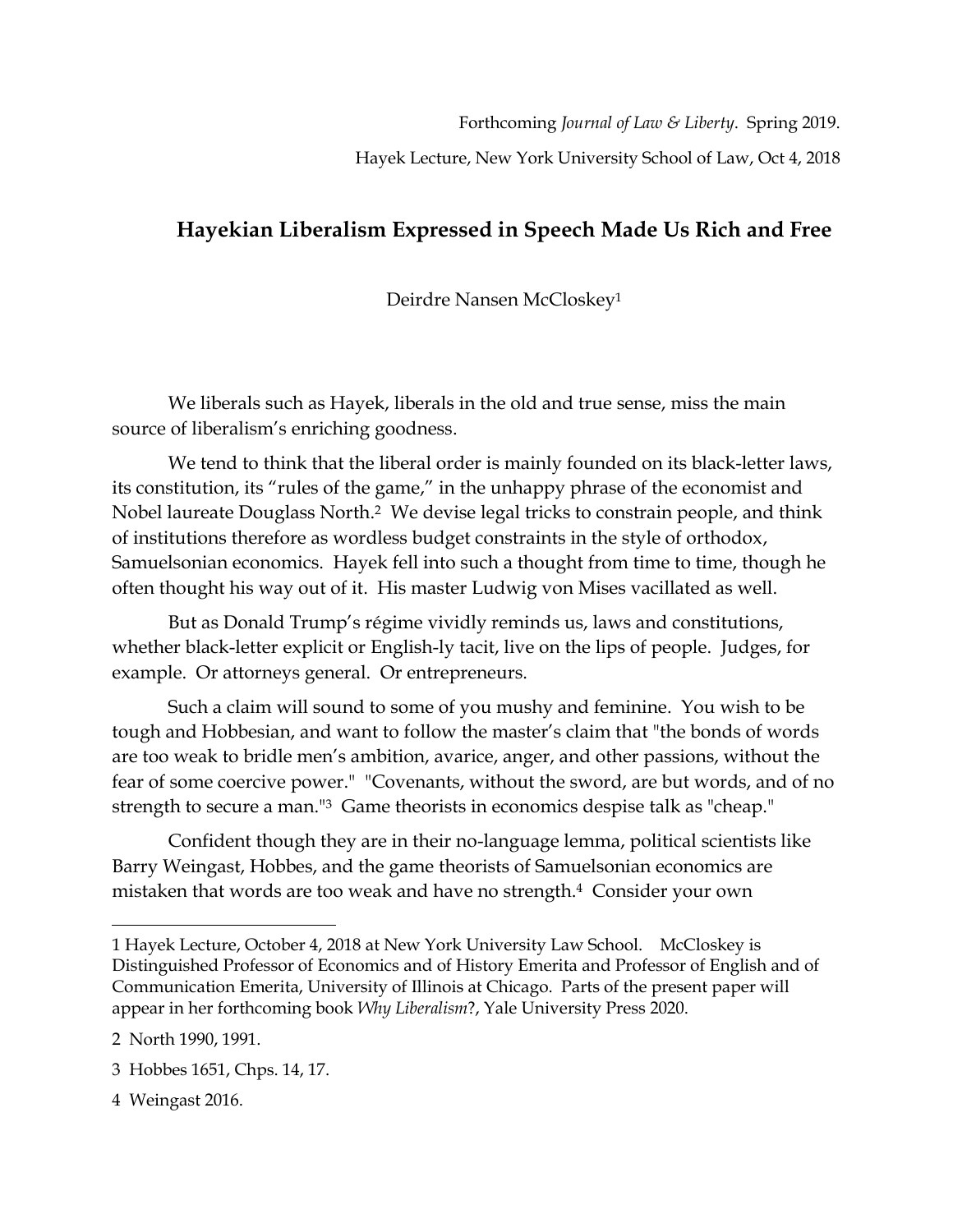motivations, for example, or the motivations of Barry himself, to be a serious and courageous scholar, or for you to be an honest and professional lawyer, or a true and just friend. 5

And soft and feminine or not, the proposition that words matter, though are not sufficient if not backed by ethics—as against a backing by the Leviathan's monopoly of violence—has the special merit of being true. I do not think that law or the economy could work for another ten minutes without what linguists call "pragmatic" agreements, which are merely one form of ethics, honoring self and others and the transcendent. They are not rules of the game, mere budget constraints. They are the creative dance of humans: "O body swayed to music, o brightening glance. / How can we know the dancer from the dance?"

In the morning before the Hayek Lecture I went in search of a computer mouse on 6th Avenue. The hotel told me to go uptown a bit to find a stationery store on the left. I stopped in a hardware store. "We sell nails and hammers, not computers," said the owner. His friend chatting with him was more kindly helpful: "Go to 14th and turn left, second store." I caught the mouse in the end, with the cooperation of a half-dozen New Yorkers. That is, in my experience now and on earlier occasions, New Yorkers, contrary to the cynical clichés, or indeed the black-letter law governing their behavior, are sweetly helpful even to Chicagoans, at least when they are not making gentle fun of people from the sticks. It is a dance of language and human engagement.

§

Does it matter? Yes. Here in detail is one way of showing it.<sup>6</sup>

A quarter of labor income is earned by persuasion, that is, from merely bourgeois and feminine persuasion—not orders or information or compulsion or law but persuasion, changing minds—"sweet talk," you might say. The Indo-European root behind both Latin *(per)suadeo* and the Germanic words for "sweet" is the same (Dutch *soet,* for example), to be contrasted with "convince," from Latin *vincere* for "conquer."

One thinks immediately of advertising, but advertising is a tiny part of the total. Advertising, which is commercial free speech, enrages the clerisy because the clerisy doesn't like the tasteless stuff bought by *hoi polloi*, not one bit. It has been saying since Veblen and Galbraith and Vance Packard that The Many are in the grips of a tiny group of advertisers, who fool them into buying. So the purchases of Coke and gas grills and

<sup>5</sup> McCloskey 2017.

<sup>6</sup> The showing was first in Klamer and McCloskey 1995. I keep thinking on it, as in McCloskey 2010-2011.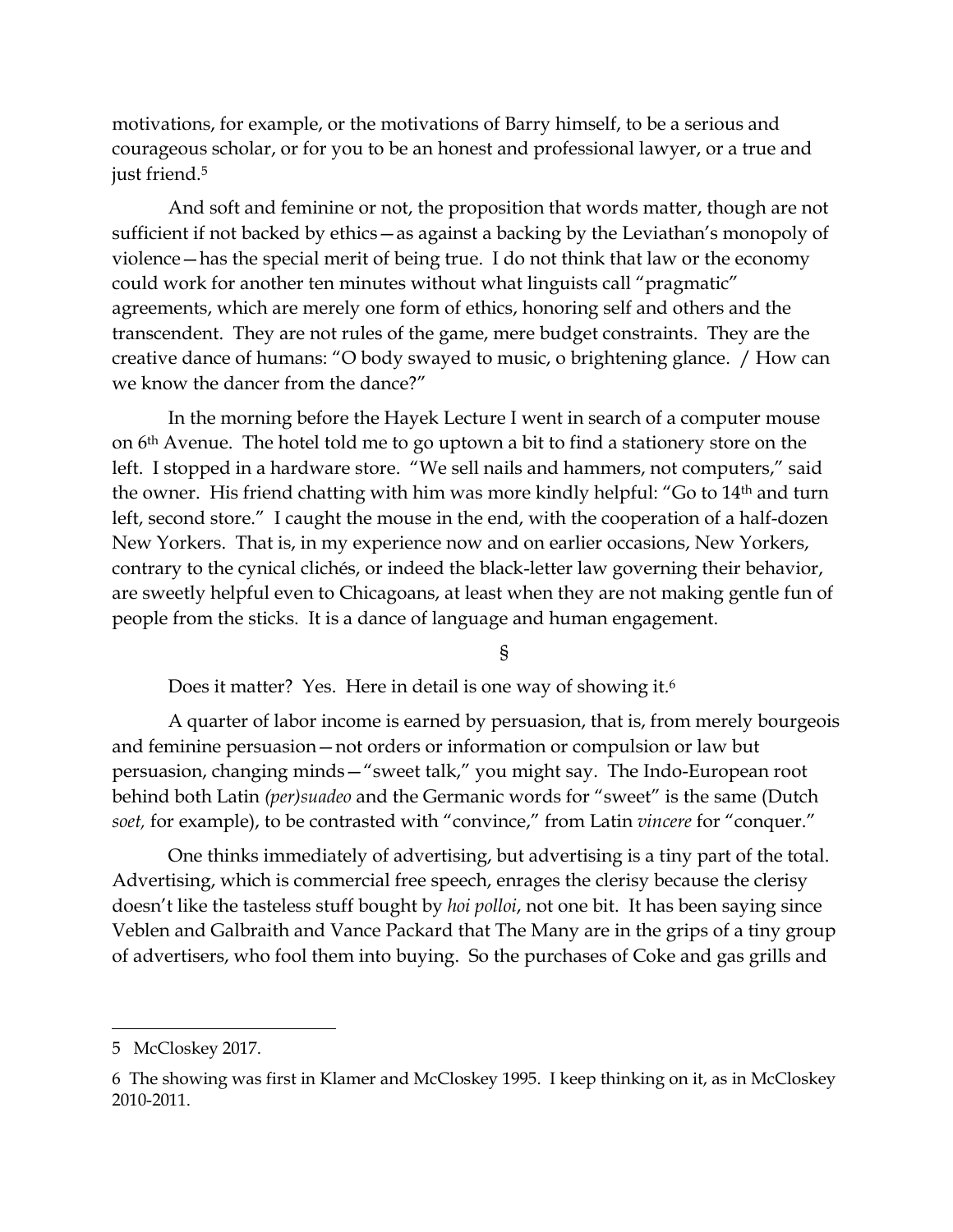automobiles are the result of hidden persuasion or, to use a favorite word of the clerisy, an amazingly efficacious "manipulation."

To a Marshallian/Austrian economist the peculiarly American attribution of gigantic power to thirty-second television spots is puzzling. If advertising had the powers attributed to it by the clerisy, then unlimited fortunes could be had for the mere writing. Yet advertising is less than 2 percent of gross domestic product, and much of it is uncontroversially informative: shop signs, entries on web pages, ads in trade magazines aimed at highly sophisticated buyers. When Packard in 1957 published his attack on commercial free speech, *The Hidden Persuaders*, he thought he would lose his friends on Madison Avenue. But they were delighted. An account-executive friend would come up and say things like, "Vance, before your book I had a hard time convincing my clients that advertising worked. Now they think it's magic."

How big, then, is sweet talk, and its evil twin, veiled threats of dismissal? Here's one way to find out. Take a list of detailed categories of employment and make a guess based on common sense as to the percentage of the time in each that is spent on persuasion. For example, read down the roughly 250 occupations listed in "Employed Civilians by Occupation" (table 602) in the *Statistical Abstract of the U.S.* (2007, for the year 2005: these things change slowly) looking for the jobs that involve a good deal of sweet-talking, or on the contrary the jobs without any.<sup>7</sup> The 125,000 "appraisers and assessors of real estate" are not, in an honest economy, open to human persuasion, as any American knows who has had a house appraised. The 243,000 firefighters also just do their jobs, with little talk—although one sees here the depth of sweet talk in a modern economy, or for that matter a non-modern economy, because of course a firefighter in a burning building actually does a good deal of talking, and sometimes engages in urgent persuasion. The 121,000 aircraft pilots and flight engineers persuade us to keep our seat belts fastened until the plane arrives at the gate and the seat-belt sign is turned off. That's a very small part of their job, but think of the supervisory roles they often assume as captains, and the sweet talk needed to keep the crew cooperating, and the numerous disasters attributable to cultural differences in talking persuasively to the control tower. The straight talk common to the West is often seen as impolite in the East, and there are documented cases of crashes caused by squeamishness about appearing to be too abrupt in speech. The 1,491,000 construction laborers are not known for persuasive language, except in the old days when a pretty girl walked by, such as Dil in the movie "The Crying Game." But anyone who has actually worked in such a job knows the necessity of getting cooperation from your work mates, persuading the boss that all is well, being a regular guy or gal. It's sweet talk. But set such jobs aside.

<sup>7</sup> U.S. Census Bureau 2007.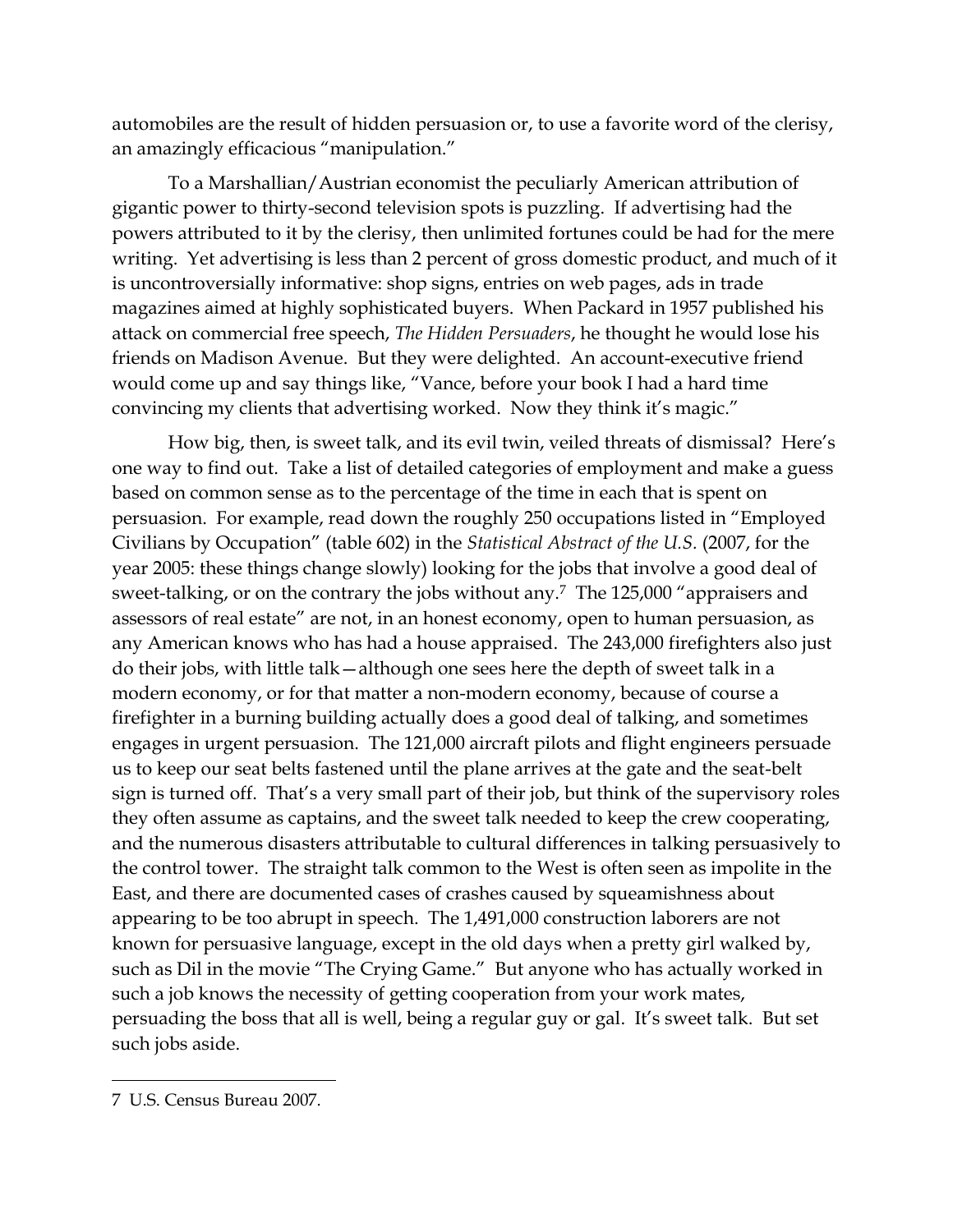Out of the 142 million civilians employed in 2005 it seems reasonable to assign 100 percent of the time of the 1,031,000 lawyers and judges to persuading, preparing to persuade, or being an audience for persuasion; and likewise that of the 154,000 public relations specialists and the large number of "social, recreational, and religious workers," such as counselors, social workers, clergy—a total of 2,138,000 of them persuading people how to live. All right: as low as 90 percent—but very high.

Managers and supervisors of various sorts are the biggest category to which it seems reasonable to assign a lower but still high figure, say, 75 percent of income earned from sweet talk. In a free society the workers cannot be peremptorily ordered about and beaten with knouts if they do not respond. They need to be persuaded. What the U.S. Census Bureau styles "managerial occupations," such as George Halvorson, once chairman and CEO of Kaiser Permanente, or Daniel R. McCloskey, once senior national accounts manager for Illy Coffee North America, are a massive 14.7 million, fully 10 percent of the labor force. The "first-line supervisors" scattered over all sectors (construction, personal services, gambling)—whom I suppose similarly to be earning 75 percent of their income from persuasion—add another 5.5 million. Add a further 380,000 for personal financial advisors, plus the 150,000 editors and (merely) 89,000 news analysts, reporters, and correspondents—bearing in mind the explosion, since 2005/2007 and thus not included in these figures, of bloggers and other selfemployed journalistas vying for attention with their own sweet talk. Journalists mostly imagine themselves to be doing straight reporting, but it doesn't take much rhetorical education to realize that they must select their facts persuasively and report them interestingly in sweet words. Likewise, the enormous category of salespeople (13.4 million, which excludes the 3.1 million cashiers), though also present to prevent shoplifting, can reasonably be accounted as 75-percent sweet talkers. "The dress is you, dear." It may even be true. In my experience, actually, it usually is. After the strange suspicions about rhetoric initiated by the hard men of the 17<sup>th</sup> century we exaggerate the amount of lying that salespeople engage in, at any rate in a society that values ethical behavior in such matters.

Among 50-percent persuaders we can count loan councilors and officers (429,000: as with judges in courts of law, they are often professional audiences for persuasion, saying yes or no after listening to your sweet talk and gathering your information); human resources, training, and labor relations occupations (660,000: "Mr. Babbitt, I just don't think you have much of a future at Acme"); writers and authors (we are merely 178,000, but again think of the tens of thousands of people who work at it in blogs and writers' groups without publication, though also without payment that would figure in national income); claims adjusters and investigators (303,000); and, a big category, the 8,114,000 educational, training, and library occupations, such as college professors (we are 1.2 million alone) and nursery-school teachers.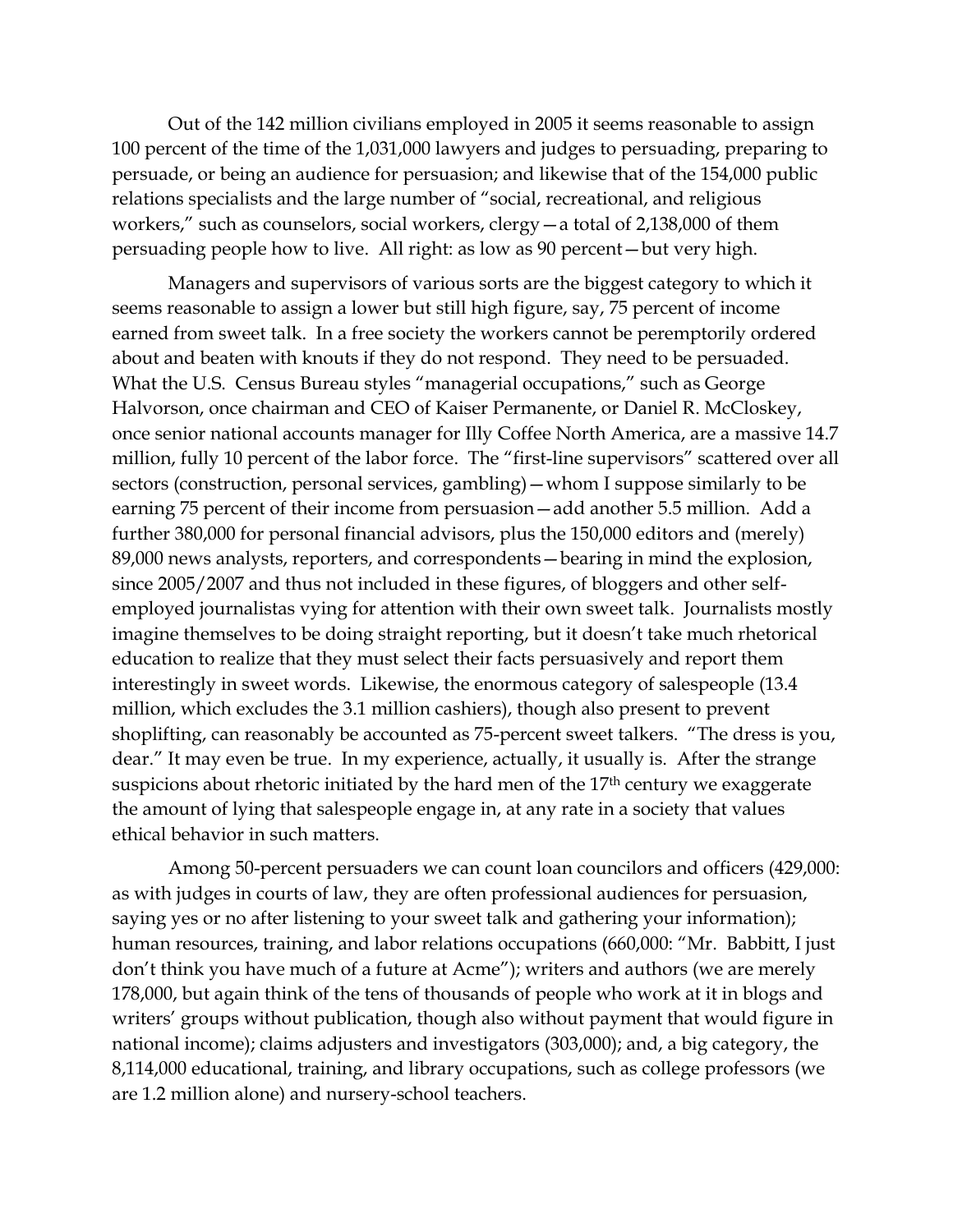Perhaps a mere quarter of the effort of the 1,313,000 police and sheriff's patrol officers, detectives and criminal investigators, correctional officers, and private detectives is spent on persuasion, though the ones I've talked to put the figure higher. Look at the difference from one night to the next in the persuasiveness in 2014 of the police in Ferguson, Missouri.

In health care, as anyone who has worked in it knows, sweet talk is important advocating for the patient, getting him to stay on his blood-pressure medicine, talking sweetly with other caregivers, dealing with insurance companies and hospital administrators (some of whom are included above in the managerial category). In the large category "health care practitioners and technical occupations," we can remove from the realm of persuasion the technical occupations—x-ray technicians, medical records technicians, and so forth—although even these can't merely silently work, if they work well. The technician at the eye doctor keeps saying to you, "Good, that's right. Turn your head up a little. Good." Sweet talk. For the physicians, dentists, nurses, speech pathologists, and so forth who actually talk to patients at some length and to each other—a total of 7,600,000 health-care talkers—it seems reasonable to say that persuading accounts for a quarter of their economic value. Perform a mental experiment: try to imagine a speech pathologist—an occupation I know well—with no persuasive skills whatever, a mere transmitter of the information that, say, a child need not be ashamed of being a stutterer considering that Winston Churchill and Margaret Drabble and Marilyn Monroe were stutterers too. Imagine how much less valuable she or he would be without sweet talk. The 353,000 paralegals and legal assistants count in the one-quarter category, too. A quarter sounds low.

The occupations mentioned, alone, without hunting in putatively non-persuasive categories such as mail carriers or bus drivers or "life, physical, and social science occupations" (within which are classed many of the persuasive economists and law professors themselves), amount to 36,100,000 equivalent workers (that is, the number of 90-percent persuaders multiplied by 0.9, 75-percenters by 0.75, 50-percenters by 0.5, and one-quarter folks by 0.25, all added up). For 2007 (to which I am applying the 2005 job categories), that's an astonishing quarter of the income-earning private employees in the United States. It would be higher in 2019. And it would be much higher if weighted instead by dollar incomes, considering the big number of managers and supervisors (about 20 million, remember, out of the 142 million workers. Managers are, of course, highly paid compared to the people they persuade to work hard.

In short, a quarter of our labor incomes is a lower bound attributable to sweet talk. Similar calculations for 1988 and 1992, using the slightly different categories available for those years, yielded similar results. Somewhat surprisingly the weight of sweet talk in the economy does not seem to have much risen 1988/1992 to 2007 though if police and health-care workers were put in the 50-percent category, and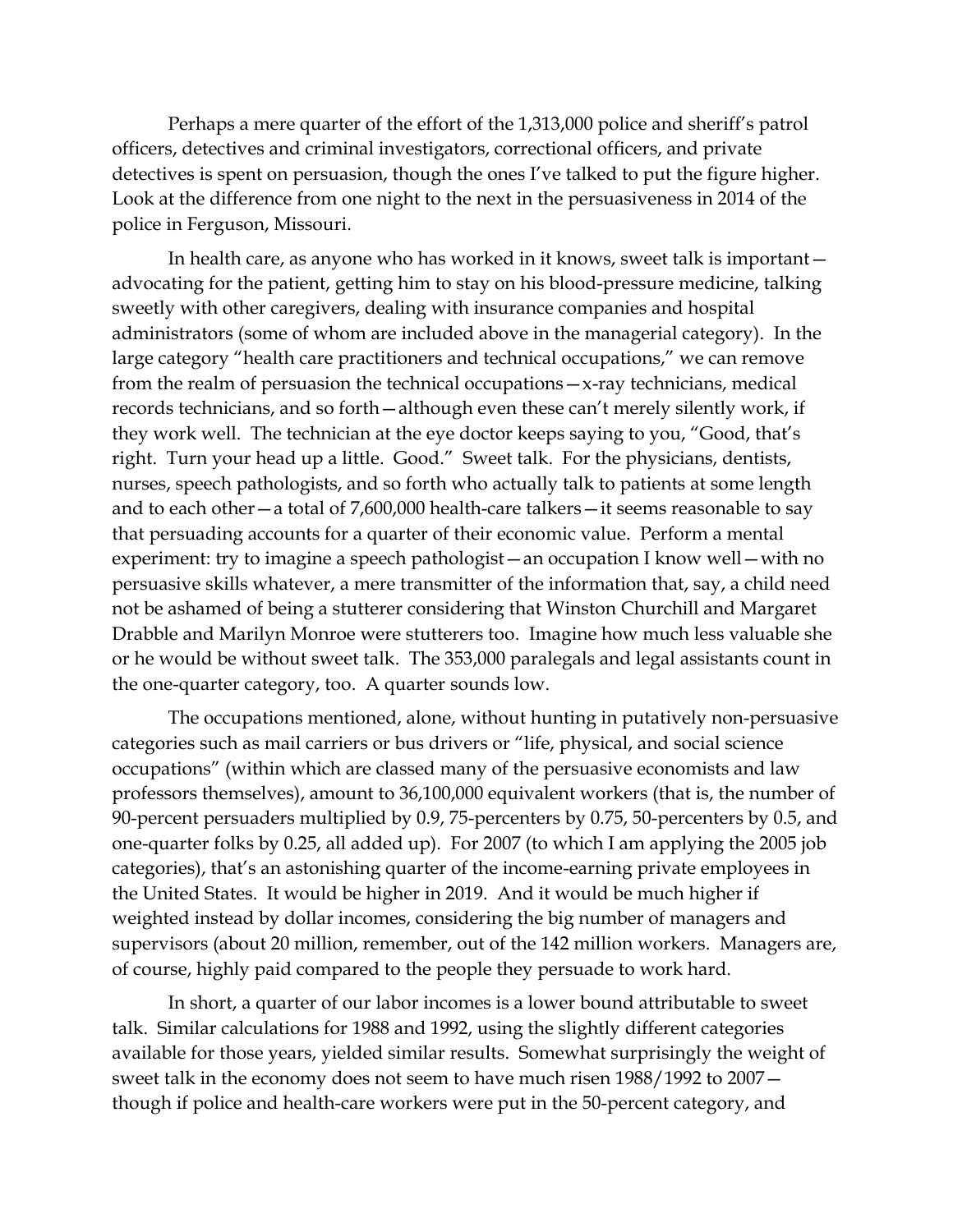educators in the 75 percent, as the earlier 1988/1992 calculations assumed, the share of persuasive work in 2005 would nudge up to 28.4 percent of the total. The Australian economist Gerry Antioch has redone the figures for the U.S., and for 2009 arrives at 30 percent. 8

§

The calculation could be improved with more factual and economic detail. For instance, as I just said, the workers could be weighted by salaries. The marginal product of persuasion could be considered in more detail. The occupational categories could be subdivided. The premium for better persuasion could be estimated from sales commissions or promotions. One way of backing up the estimates from the detailed occupational categories would be to do in-depth interviews, probing in each job for sweet talk—as against mere information or coercion or physical activity—by riding along in squad cars and listening and watching. The managers likewise could be shadowed. It is what the economist Ronald Coase did during the early 1930s, and discovered transaction costs. David Lodge's novel *Nice Work* shows an English professor, Robyn Penrose, realizing that the managing director she was assigned to shadow was first and last a persuader:

> It did strike [her] sometimes that Vic Wilcox stood to his subordinates in the relation of teacher to pupils. . . . She could see that he was trying to teach the other men, to coax and persuade them to look at the factory's operations in a new way. He would have been surprised to be told it, but he used the Socratic method: he prompted the other directors and middle managers and even the foremen to identify the problems themselves and to reach by their own reasoning the solutions he had himself already determined upon. It was so deftly done that she had sometimes to temper her admiration by reminding herself that it was all directed by the profit-motive.<sup>9</sup>

Coercion, as against persuasion, is in most rich places less prevalent now, in some ways, than it was in the same places in the eighteenth century. True, coercion in taxation is much higher—try persuading the IRS to make a special exception for you. But slaves or some servants in husbandry were once coerced. On the other hand, in olden days a self-employed yeoman farmer or even a farmhand—categories that together would describe in, say, 1800 most of the free people—was not much coerced or supervised. Silas in Robert Frost's poem "Death of the Hired Man" makes his hay load skillfully in his own way, and "He's come to help you ditch the meadow. / He has a plan. You mustn't laugh at him." So it's not clear how the long-run balance of

<sup>8</sup> Antioch 2013.

<sup>9</sup> Lodge 1988/1990, p. 219.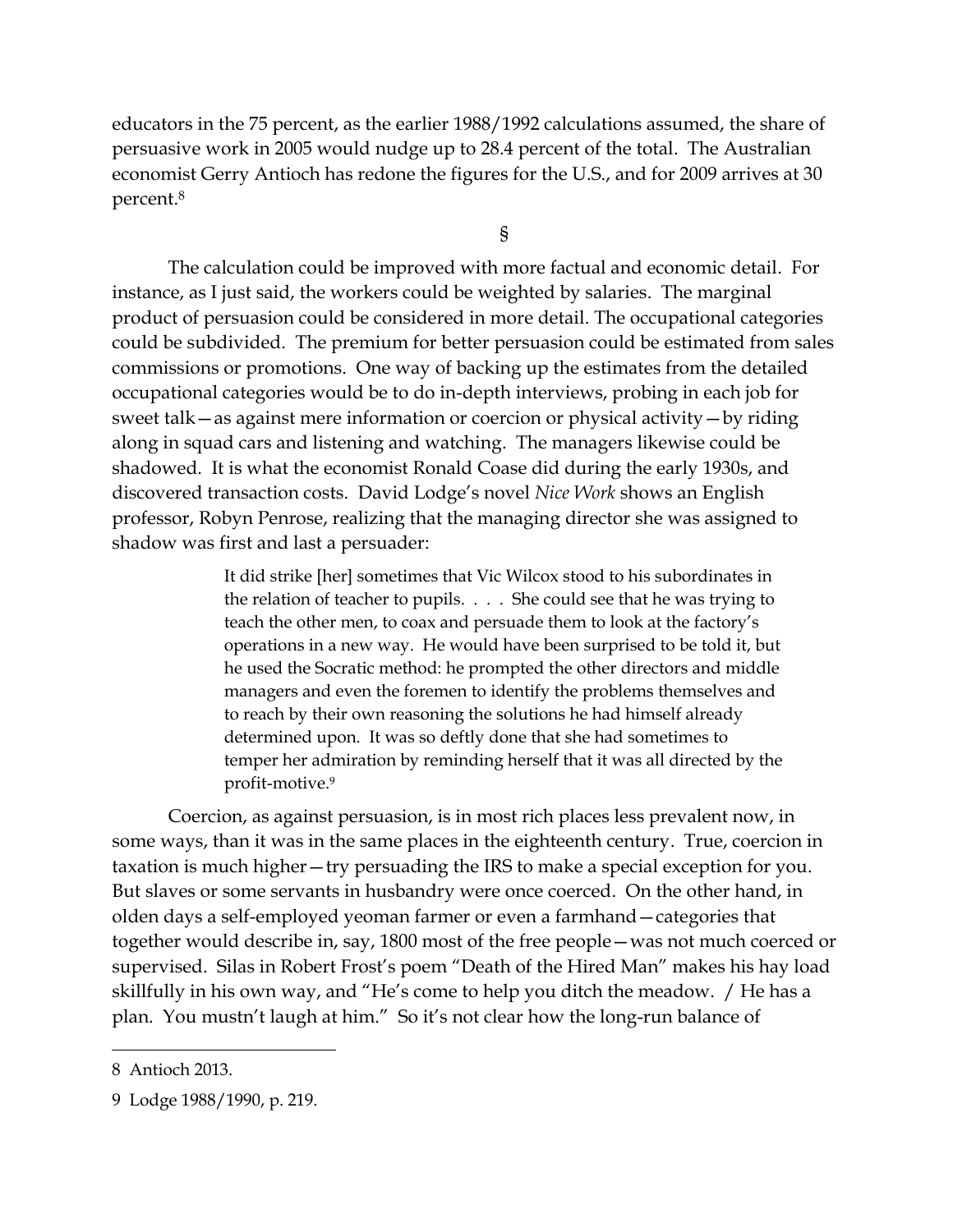compulsion and autonomy has changed. Yet even inside the bureaucracies of the modern state, financed by the compulsion of taxes, sweet talk figures largely, and orders and compulsion are correspondingly lower.

On balance the sweet-talking share of labor income was probably smaller before the Great Enrichment raised real income 1800 to the present by its astounding 3,000 percent. A manager did not have to be a David-Lodge teacher. He or she could simply be a tyrant. Commanding Lieutenant (not yet Captain) William Bligh of the Bounty is supposed to have been a case in point, "that Bounty bastard," as the sailors later called him in extenuation of their mutiny. (His actual fault appears to have been a disciplinewrecking indulgence toward his crew's desire to linger among the pleasures of Tahiti.) The captain even of a merchantman, still more of one of His Majesty's warships, expected instant obedience, necessary when rounding the Horn in a force-9 gale. The monastic Rule of Benedict required immediate, pride-fighting obedience. Occupations that depended on sweet talk were fewer in olden days. In future days they will be more and more numerous, until all humans will work at sweet talk, using judgment as against making things and providing services.

The result can be checked against other measures. John Wallis and Douglass North reckoned that 50 percent of American national income was Coasean transaction costs, the costs of persuasion being part of these. <sup>10</sup> Expenditures to negotiate and enforce contracts—the Wallis-North definition of transaction costs—rose from a quarter of national income in 1870 to over half in 1970. Their measure is not precisely the one wanted here. Their transactions costs also include, for example, "protective services," such as police and prisons, some of whose income (I am climing three-quarters of it remaining after sweet talk) is "talk" only in an inappropriately extended and sometimes physically violent sense. Literal talk is special—in particular it is cheap or free in opportunity cost, as guns and locks and walls are not—in a way that makes it analytically separate from the rest of transaction costs.

The same point can be made from another side of the national accounts, the product side. The more obviously talky parts of production amount to a good share of the total, and much of these entail persuasion rather than information or command. Out of an American domestic product of \$11,734 billion in 2004 one can sort through the categories of value added at the level of fifty or so industries, assigning rough guesses as to the percentage of sweet talk produced by each—80 percent for "management of companies," 20 percent for "real estate rental and leasing," 40 percent for "art and

<sup>10</sup> Wallis and North 1986.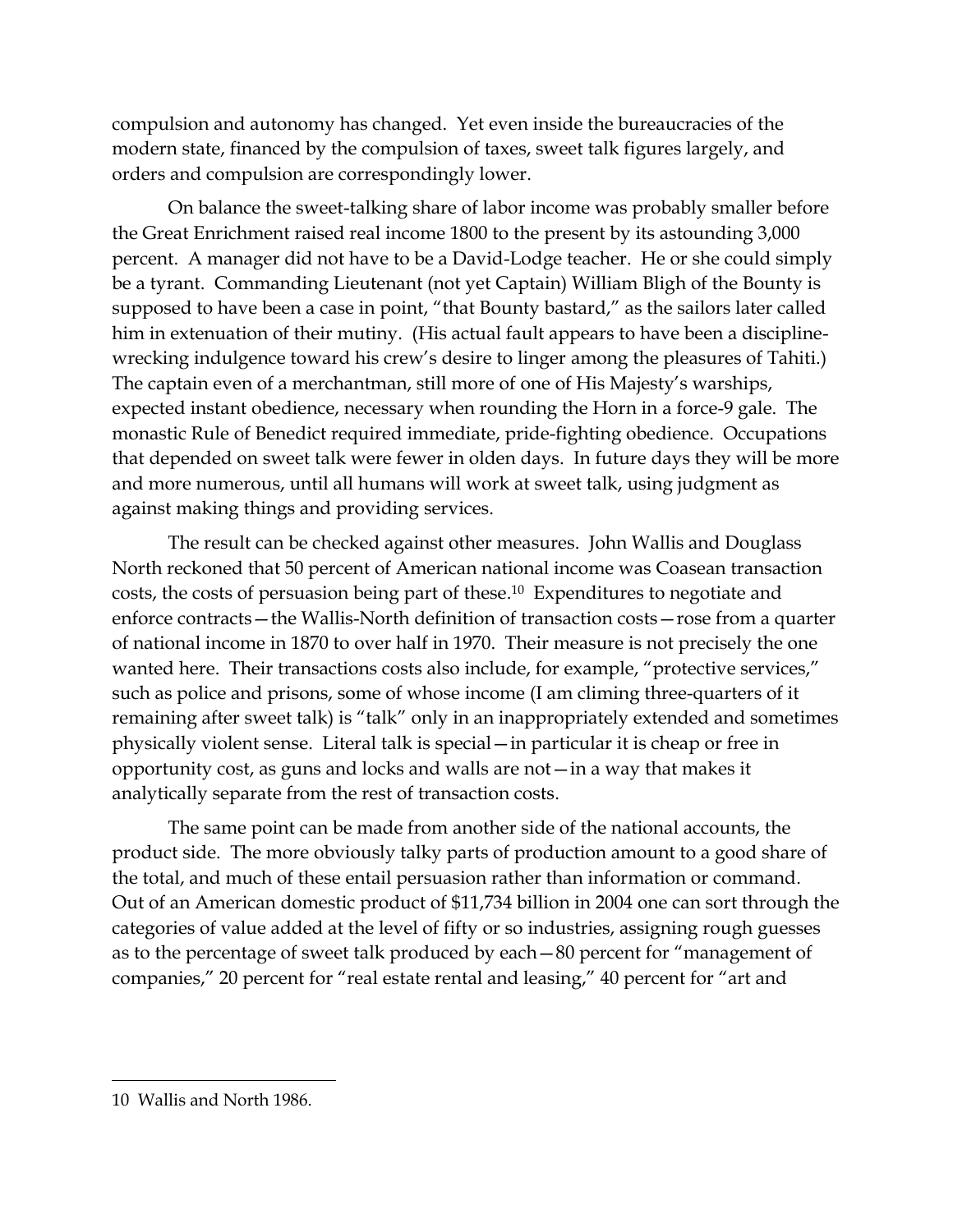entertainment," for example – and get up to about 17 percent of the total.<sup>11</sup> The figure squares crudely with the income side. Anyway, persuasion is big, very big.

Not all the half of American workers who are white-collar do sweet talk for a living, but many do, and more do as office work gets less physical. Office work in the age of word processing has moved far from physical typing and filing and copying done by women, not to speak of the earlier transition from Barnaby Bartleby the Scrivener or Scrooge's Bob Cratchit on a high stool. So, for that matter, have many bluecollar jobs come to involve sweet talk, such as warehousemen persuading each other to handle the cargo just so, and as have pink-collar jobs, such as waitresses dealing all day with talking people. Debra Ginsberg in her memoir *Waiting: The True Confessions of a Waitress* (2000) shows that the first minute of contact with the customers is a little stage show, and determines the tip.<sup>12</sup> It's not "mere" talk. It's part of the dining experience, even in a diner. A good percentage of such talkers are persuaders. The secretary shepherding a document through the company bureaucracy is often called upon to exercise sweet talk. If she can't use sweet talk, sweet or not-so-sweet, to bend the official institutions of her bureaucracy she's not doing her job. The bureaucrats and professionals who constitute most of the white-collar workforce are not themselves merchants, but they do a merchant's business of persuasion inside and outside their companies.

A thorough survey of seven thousand workers in the United States by Daniel Pink confirms the result, as reported in *To Sell Is Human: The Surprising Truth about Moving Others.* "Across a range of professions," he writes, "we are devoting roughly 24 minutes of every hour to moving others" in non-sales sweet talk, that is, without a purchase. He asked, "What percentage of your work involves convincing or persuading people to give up something they value for something you have?" and got the reply of 41 percent. "The capacity to sell isn't some unnatural adaption to the merciless world of commerce. . . . Selling is fundamentally human."13 Humans have always made decisions on where to go next to hunt and gather, or to which port to take the olive-oil-filled amphorae. The decisions are not always those of a tyrant in a centralized bureaucracy who won't take counsel, such as the worst of university provosts or military generals. In free societies, whether during our long past as huntergatherers before agriculture or during our manufacturing-and-services present, sweet talk rules.

§

 $\overline{a}$ 11 U.S. Census Bureau 2007.

<sup>12</sup> Ginsburg 2000.

<sup>13</sup> Pink 2012.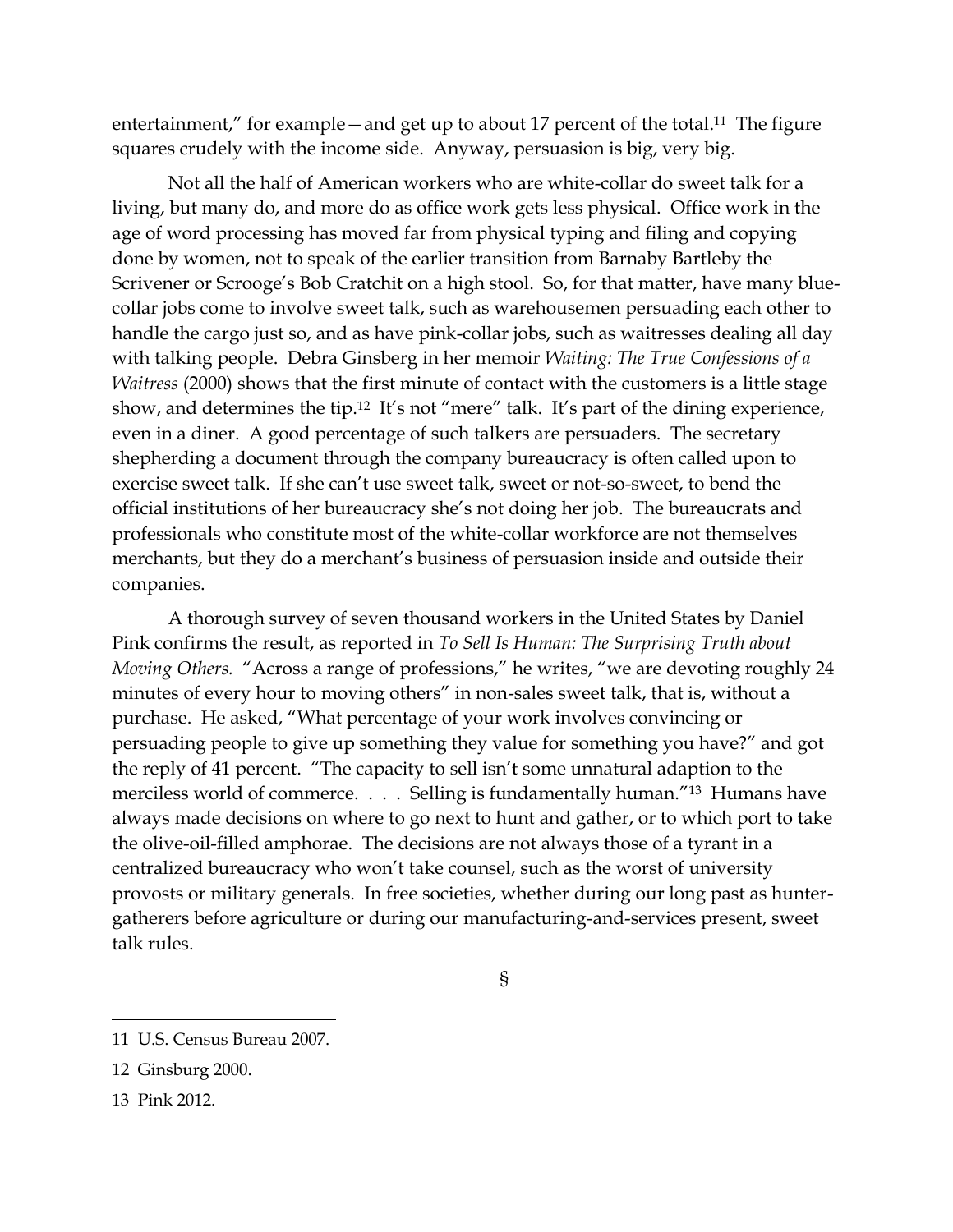The limits and patterns of human speech do of course limit and give pattern to the economy. Some conversations are impossible in humans. At the most abstract level, some sort of Chomskyan limits of deep structure might possibly apply, though it seems doubtful. Perhaps there are deals, orders, desires, plans that would be possible in a language of another species but are interestingly impossible, or at any rate difficult, in human language. Beings that were not differentiated individually, for example, would find orders naturally persuasive in a way that humans do not. Wittgenstein said that "to imagine a language is to imagine a form of life." <sup>14</sup> He might as well have said that to imagine a form of life is to imagine a language. "It is easy," he remarked in the same place, "to imagine a language consisting only of orders and reports in battle." An army that is something other than a gang of Homeric heroes clashing one-on-one in single combat is a form of life that responds to particular orders issued by particular people. The phalanx on the left flank moves when the *strategos* speaks, as though it were an organism and not a collection of free citizens of Athens.

But the binding constraints are much more likely to be matters of pragmatics and socio-linguistics, formed in by the invisible hands of social life, than matters of syntax and vocabulary. I have a friend, a Dutch woman, who built a vacation home on a Greek island. She found that within Greek society it was impossible, simply impossible, for a woman to tell a male contractor what to do. Her contractor ignored her requests, and she was forced to hire *another* Greek, a man, to give the orders. Even that did not work perfectly: her indirectly transmitted order to have large waste pipes for the toilets was ignored, with the result that—-as is common practice in rural Greece—her soiled toilet paper is not flushable. There's an economic effect.

The formal attempts to extract any interesting constraints that language places on economic behavior from sheer logic or even from an enriched logic of the rules which linguists call conversational implicatures has not borne fruit, and seems unlikely to. The attempt of the game theorist Ariel Rubinstein to do so shows how little can be expected even from very canny ruminations on evolutionarily stable strategies or a supposition that the equation  $ψ = [φ(x, y) ∩ φ(y, z) ∩ T] → φ(x, z)$  is a tautology. When Thoreau was told by an admirer of the new telegraph that "Maine could speak to Texas," he replied, "But does Maine have anything to say to Texas?"

Yet economics still has something to say. To Texas. The great American economist and rabbi, Israel Kirzner, put his finger on what a free society achieves, from which we can understand how meaningful language works in one. "It [is] highly desirable to choose among alternative social arrangements those modes of organization that minimize [ignorance of knowledge that can be absorbed without decision and search, by the sheer noticing of it]. . . that is, those modes of organization that generate the greatest volume of spontaneous, undeliberate learning."15 His assertion runs against

<sup>14</sup> Wittgenstein 1963, p. 19.

<sup>15</sup> Kirzner 1979, p. 147, 145..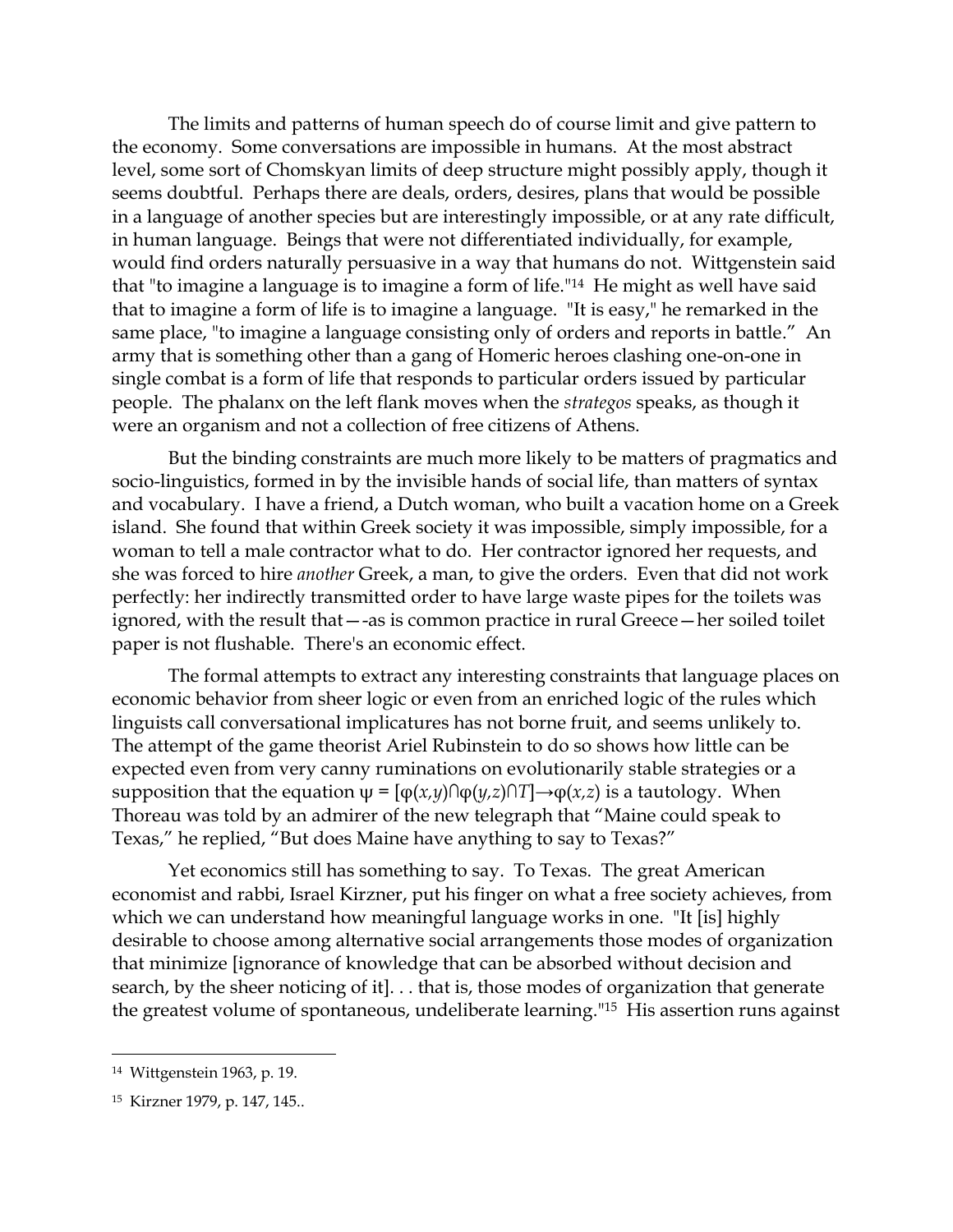the love of explicitness in modern life, the proliferation of handbooks on leadership and of axiomatizations of thinking. Surely, the handbook-writer avers, we need to transmit through a conduit to the student's mind numerous bits of information, and if this can be centrally planned, all the better. Every schoolchild in France is on the same page at the same hour of the same day, thanks to the planners in Paris. But real innovation, Kirzner is saying, entails real ignorance, that us, "knowledge about which nothing is known."<sup>16</sup>

It can be put economically: *known* knowledge (shades of Donald Rumsfeld) earns its normal reward. If you know how to read a balance sheet you do not on that account alone become Warren Buffett, because so many other people know how to read a balance sheet. *Unknown* knowledge, on the other hand, generates supernormal profits. When sometime before 1211 an anonymous Florentine invented the idea of a doubleentry balance sheet, then he, or his Italian imitators, could pick up the profit from the innovation, and did. <sup>17</sup> Once the reading of balance sheets was widely known, however, the supernormal profits fell to zero.

It is still a good idea for people to learn to read balance sheets, engaging in "search" that has a known reward to the MBA graduate or law student who engages in it. The opportunity cost of such searching may be good for the society, as against a worthless search for, say, learning to read the stars astrologically. But it is not an innovation. National income does not actually fall, since learning to read balance sheets has a marginal product equal to its opportunity cost, at the margin, and therefore has intra-marginal gains ("rents" economists call them, if not the "supernormal" profit of real entrepreneurship), whereas learning to read the stars does not. The intra-marginal reward to routine learning sustains the national income. As a matter of fact, as an economist can persuade you in one of her maddening diagrams, it simply *is* the national income. But national income will not *rise* unless the innovation is Kirznerian.

"The ease of calculation provided by money," writes Kirzner, "is thus not merely a device for lowering transaction costs relevant to deliberate search," as the Samuelsonians and their brothers the Northian Neo-institutionalists claim.18 "It represents a social arrangement with the ability to present existing overlooked opportunities in a form most easily recognized and noticed by spontaneous learners." Thus entrepreneurship and all our joy.

§

The Hayekian analysis that Kirzner offers is correct so far as it goes. What is missing from it, however, is language. The alertness that Kirzner thinks of as the essence of entrepreneurship involves language in its fulfillment. Unfulfilled, it is just another bright idea. The necessary, next entrepreneurial step—which Kirzner does not

 $\ddot{\phantom{a}}$ 

<sup>16</sup> Kirzner 1979, p. 144.

<sup>17</sup> Origo 1957/1986, p. 109.

<sup>18</sup> Kirzner 1979, p. 150.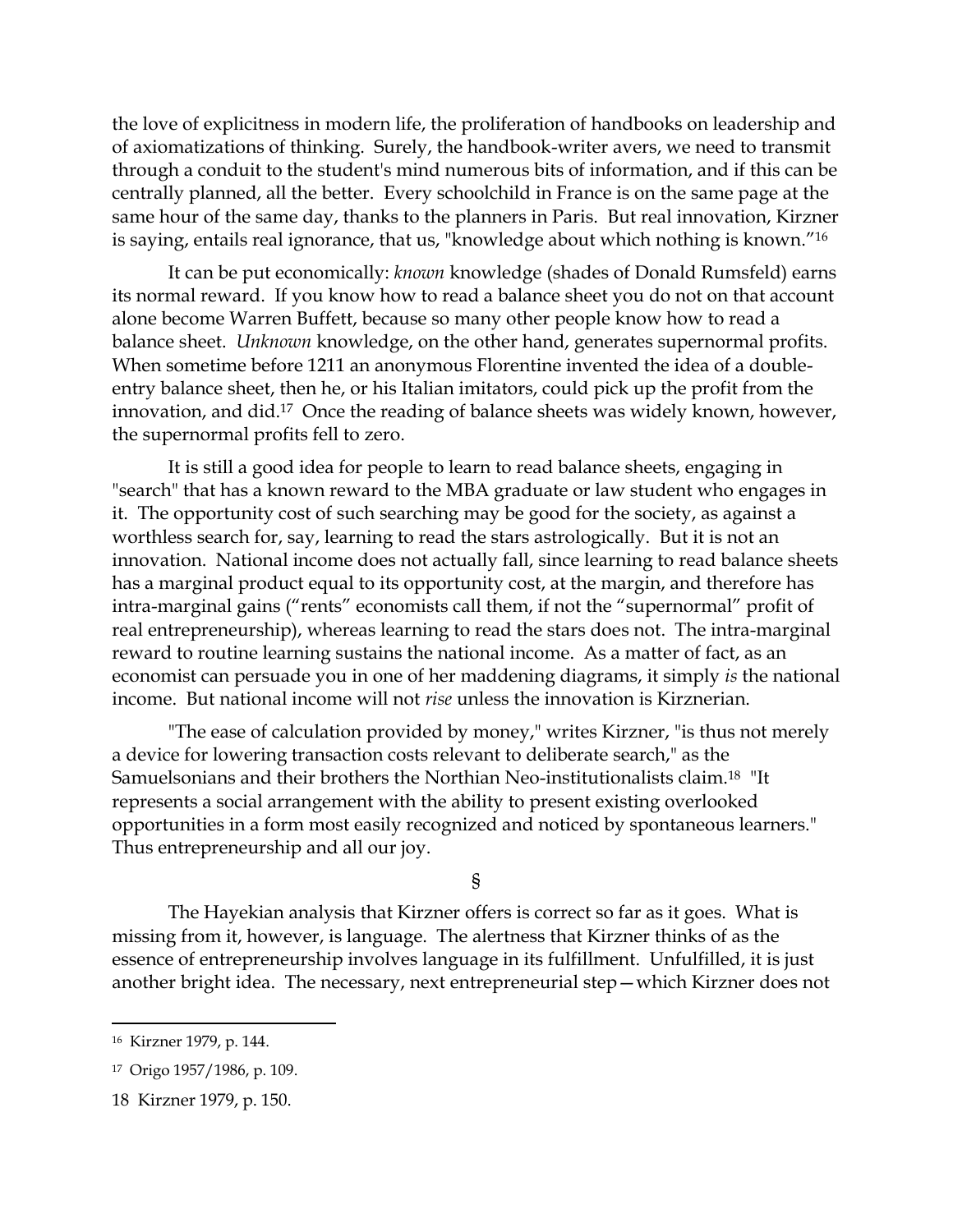treat—of persuading oneself, a banker, a supplier, an employee, a customer, oneself is rhetoric all the way down. In consequence a community of free speech briefly unique to Northwestern Europe after 1700 or so, for example, "represents a social arrangement with the ability to present existing overlooked opportunities in a form most easily recognized and noticed by spontaneous learners" that Kirzner spoke of. The cultural economist Tyler Cowen has noted that there is an odd omission in Kirzner's view of entrepreneurship, namely, that it does not involve the audience for the acts of discovery. After all, it is the applause of consumers that determines which innovation, or which artistic or scientific advance, continues to evolve. Kirzner and Immanuel Kant, Cowen notes, both sought a "law without a law" (as Kant put it) to leave a space for a creativity necessary to make sense of the modern world, and both therefore focus on the artistic "genius" or the economic "entrepreneur." But "ironically Kant's notion of genius is more consumer-oriented and more demand-oriented" than is that of the liberal economist Kirzner. "Kant starts with the 'consumer' (i.e., the audience) judgment of the product of the genius."<sup>19</sup> What the Kirznerian argument needs is a role for the rhetor's audience, the hermeneutics, listening. <sup>20</sup> The free play of imaginative faculties that Kant and Kirzner join in admiring are neither purely objective nor purely subjective, as Cohen points out. They are, to coin a word, "conjective," or as Cowen puts it "relative to human purpose."

The crucial point was discovered in 2007 by Sarah Millermaier, arguing in the way of Jürgen Habermas that communication is after all a *cooperative* game. <sup>21</sup> To put it in Cowen's way, it is a real conversation, "communicative action" in Habermas' words, which "specifies which validity claim a speaker is raising with his utterance, how he is raising it, and for what." <sup>22</sup> I would say that a real conversation entails serious and selfconscious rhetoric and hermeneutics, the two sides of speech. What Habermas calls "strategic" speech is on the contrary a reading *through* the speech to the "underlying" interests. It is speech meant to achieve a result external to the practice (to use, as Millermaier does, the language of still another student of these matters, Alasdair MacIntyre). Millermaier observes—and here with MacIntyre and myself—that the conversation must be ethical and the ethics must be of the virtues. Therefore what I am calling "real conversation" must draw on the seven principle virtues. 23

Think of an academic discussion—perhaps one showing that finding out how language works in an economy will adumbrate a humanistic science of economics going far beyond the prudence-only, Benthamite-Samuelsonian routine on which economists have been grinding for so long. Imagine contrary to the urgings of Rawls or Habermas

 $\overline{a}$ 

22 Habermas 1981 [1984/1987], p. 278.

<sup>19</sup> Cowen 2003, pp. 12, 15 for the two quotations and p. 13 for what be pointed out.

<sup>20</sup> See Lavoie 1991.

<sup>21</sup> Millermaier 2007.

<sup>23</sup> McCloskey 2006.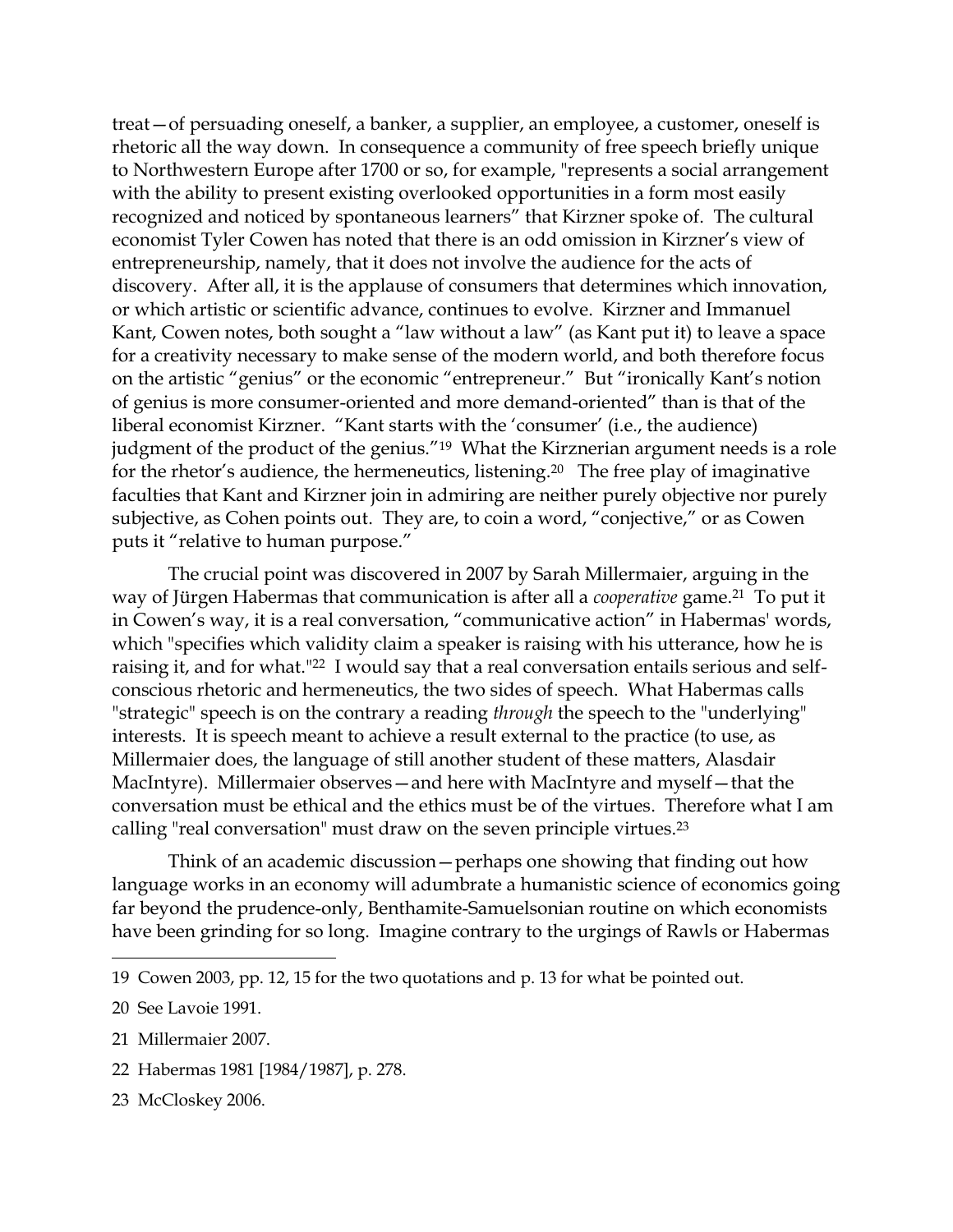or MacIntyre or McCloskey that the main speaker is *not* trying earnestly to uncover the truth, say, or to learn from the audience by listening, really listening to it. Suppose instead that she is focused entirely on some result external to the practice of serious scientific inquiry—getting a job offer that will raise her salary at home, perhaps; or demonstrating to the admiring audience how very intelligent she is. Imagine that the audience is similarly engaged in a non-cooperative game. Such boys' game may be fun to play. But they are not serious conversations, not science—except in those cases in which the science is run on boys' rules, and even then likely to be wrecked by defections.

If speech is merely tactics in a non-cooperative game, then the only virtue in play is prudence. Every attempt to characterize speech by a well-trained Samuelsonian economist is going to reduce it to such prudent tactics. Economics is after all the pure theory of prudence. It is natural to the rhetoric of economics since Bentham and especially since Samuelson to imagine that all behavior is reducible to that of the charmless, unloving, and above all calculating fellow, Mute Max U.

Millermaier's point is that such a reduction is corrupting of real conversation. It makes impossible the mutual formation of meaning which much of our economic life is about, and depends on. We engage in polite chatting around the water cooler and are able thereby to cooperate with our colleagues.

If we engage in it obviously for that purpose, though, people catch on, and we will find it more difficult to gain cooperation. An economistic way to illustrate the point is a paper by Paul Ingram and Peter Roberts in the *American Journal of Sociology* in September, 2000, "Friendship Among Competitors in the Sydney Hotel Industry." They find that the friendships among competing hotel managers in the forty Sydney hotels in their study generated about \$2.25 million Australian more of gross revenues per year per hotel—for example, through recommendations of the competing hotel when one's own hotel is fully booked—than would be generated by a hotel with friendless managers. <sup>24</sup> So far so good for Judge Posner. They add, however, "the critical caveat that the instrumental benefits of friendships are inextricably tied to the affective element," that is, you can't successfully fake friendship.25 The faithless ones get found out. Considering the depth of skill among primates in performing and detecting falsehood, this is not surprising. Both prudence and solidarity are at work. "Individuals who try to form and maintain friendships solely as a means to material gain," they write, "will fail to evoke trust and reciprocity." That is, Prudence Only will not work, and so "those who would limit the intrusion of society into economy by . . .

<sup>24</sup> Ingram and Roberts 2000, p. 417.

<sup>25</sup> Ingram and Roberts 2000, p. 420; compare Mueller 1999, p. 39)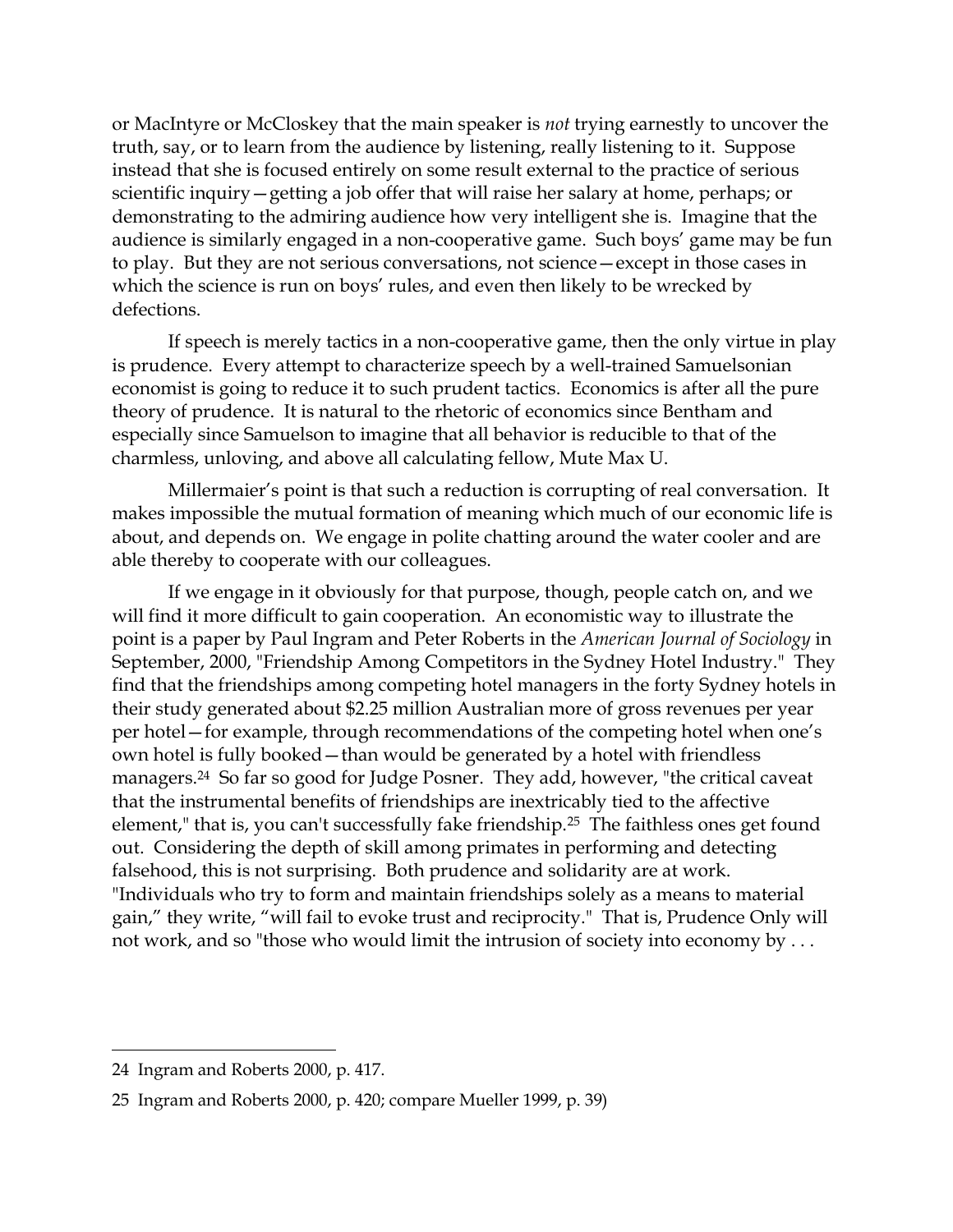characterizing embedded relationships between buyers and suppliers as predictable outcomes of a repeated, non-cooperative game" are mistaken. 26

That's another reason that prices and meanings cannot be sheer, non-cooperative games. It would be like insisting that married people *only* deal with each other instrumentally, in the style of a Beckerian marriage between "M" and "F." As Millermaier observes, for another example, programs of corporate ethics that declare themselves as "using" values to achieve Mute Max U's goals will undermine the cooperative game that makes language and ethics ad science and cooperation possible.

The conundrum of language in the economy, then, cannot be solved within models of Mute Max U. To the extent that language is reduced to him it ceases to exhibit one defining characteristic of human language, which is, I hope you believe by now, *not* the mere transmission of information, but the making of meaning and the imagining of novelties. As Andrew Marvell put it in the 17<sup>th</sup> century:

The mind, that ocean where each kind

Does straight its own resemblance find;

Yet it creates, transcending these,

Far other worlds and other seas,

Annihilating all that's made

To a green thought in a green shade.

To put it another way, the Mute-Max-U model fits smoothly with a conduit metaphor, which would be good news if human communication were largely a matter of transmitting preformed messages between minds. <sup>27</sup> But Mute Max U does not fit at all with a rhetorical (or Wittgensteinian or Burkean or Austinian or Habermasian or MacIntyrish) theory of language. If these were just silly modern theories, amusing to the effete snobs in the Department of English but unworthy of the tough, masculine science of economics, and of eonowannabes sciences like political science or law-andeconomics, then economics could go on ignoring them. But they are in fact the best thinking about what language essentially is that the 20<sup>th</sup> century offered. It would be unscientific to go on insisting that all we economists can talk about is our old, if ethically unreliable, friend, the implacably silent Mute Max U. And it would be bad for the promise of Hayekian economics.

§

In particular, how we talk about law and politics and the economy has pragmatic consequences, as I suppose no one here will deny.

<sup>26</sup> Ingram and Roberts 2000, p. 418.

<sup>27</sup> Reddy 1979.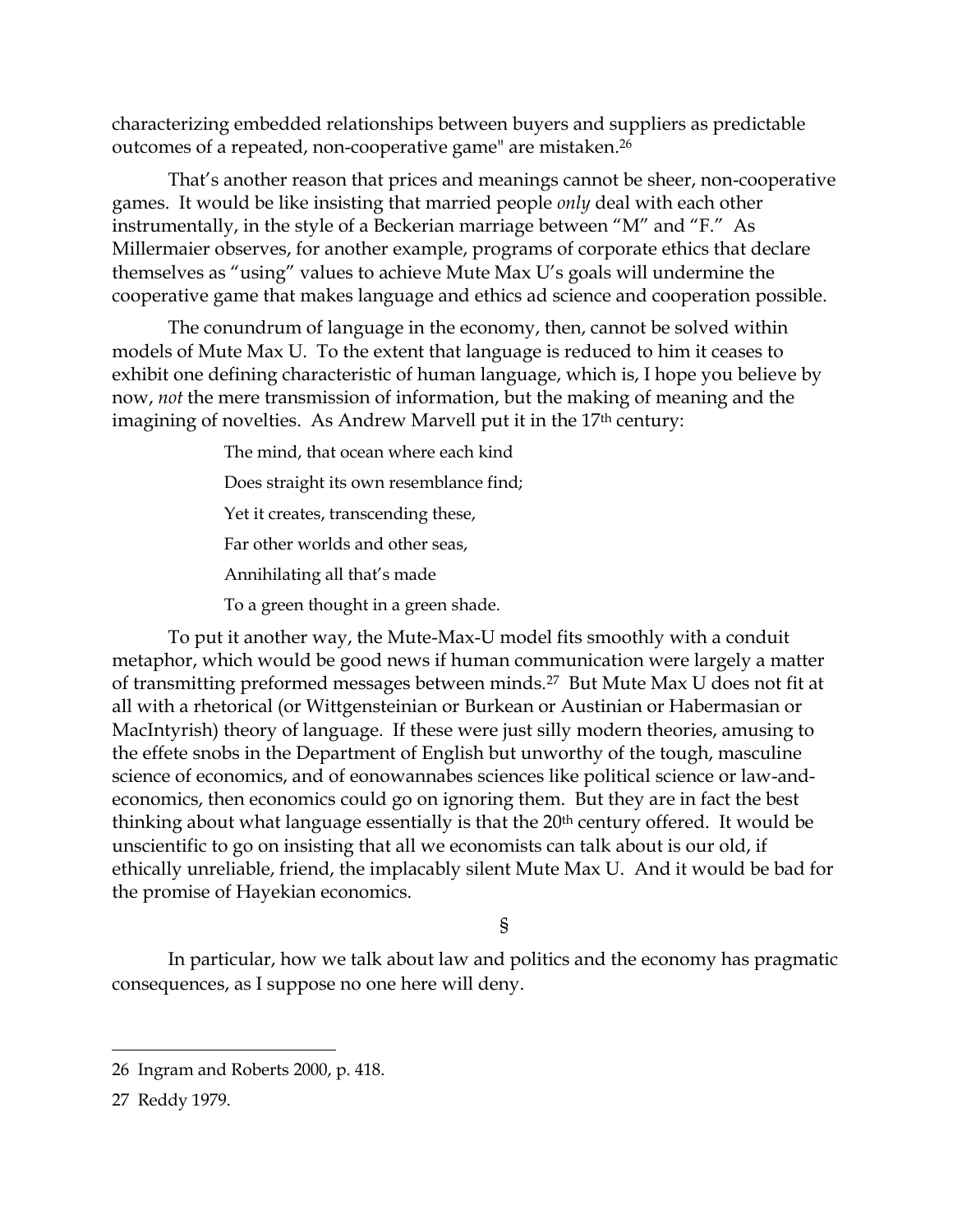In particular-particular, I concluded in a trilogy on The Bourgeois Era (2006, 2010, 2016) that liberal talk, leading after 1800 to liberalizations of status of a steadily increasing list of people, from slaves to poor men to women to colonial people to gays to whomever had a direct effect in emboldening more and more ordinary people to have a go. And go they did, inventing the railway, the modern university, the telegraph, the widow screen, the law school, the shipping container, the cardboard box, the internet. Kirzner speaks of the entrepreneur as "alert" for such innovations. But (as I have said to him, and now to you) having spotted the possibility of a self-wringing mop, the entrepreneur Joy Mangano then embarked on massive sweet talk, exercisable in a liberal society of free speech. <sup>28</sup> She had to persuade, and that's what the movie *Joy*  was about.

Such is the burden of the last book in the trilogy, *Bourgeois Equality: How Ideas, Not Capital or Institutions, Enriched the World* (2016)*.* I finally fully realized that ideas for commercially tested betterments rested on a liberal conviction that people are equal and deserve to have a go. "Fair go," the Australians say. Or as the blessed Adam Smith said, we need "the obvious and simple system of natural liberty," namely, "the liberal plan pas he explicitly called it] of [social] equality, {economic] liberty, and [legal] justice."<sup>29</sup> And all of it relies on a context of sweet talk, he said, too, of ethics, of ideology, of rhetoric—not on the mere laws in the books.

Having a go in sweet talk had a real and big economic effect, which was as tough and masculine as one could wish. The result I show in that book and the second in the trilogy, *Bourgeois Dignity: Why Economics Can't Explain the Modern World* (2010), was the revaluation of the bourgeoisie and a rise of income per head in real terms after 1800, as I said, of 1,000 or 3,000 or even 10,000 percent. Travel by air. Hip replacements. Unprecedented, it was not the consequence of the rule of law, which had been commonplace. It did not come, as Barry Weingast with Douglass North claimed, through changes in law in 1689 or any other recent time. The rule of law and the institutions of law are of course necessary, such as property rights and a contract law. But England had these in full before the time of Edward I. What is ignored in much of recent thinking in neo-institutionalism is that such laws and institutions are ubiquitous in human societies—or else they are not societies but as Hobbes said "such a war, as is of every man, against every man." Or as the prophet Micah (7.2,3) complained in the late 8<sup>th</sup> century B.C.E. (note the date, and stop thinking that the rule of law is recent), implying that there had been better times, "The good man is perished out of the earth: and there is none upright among men: they all lie in wait for blood; they hunt every man his brother with a net**.** That they may do evil with both hands earnestly, the prince

<sup>28</sup> McCloskey 2010-2011.

<sup>29</sup> Smith 1776, 4.9, p. 664.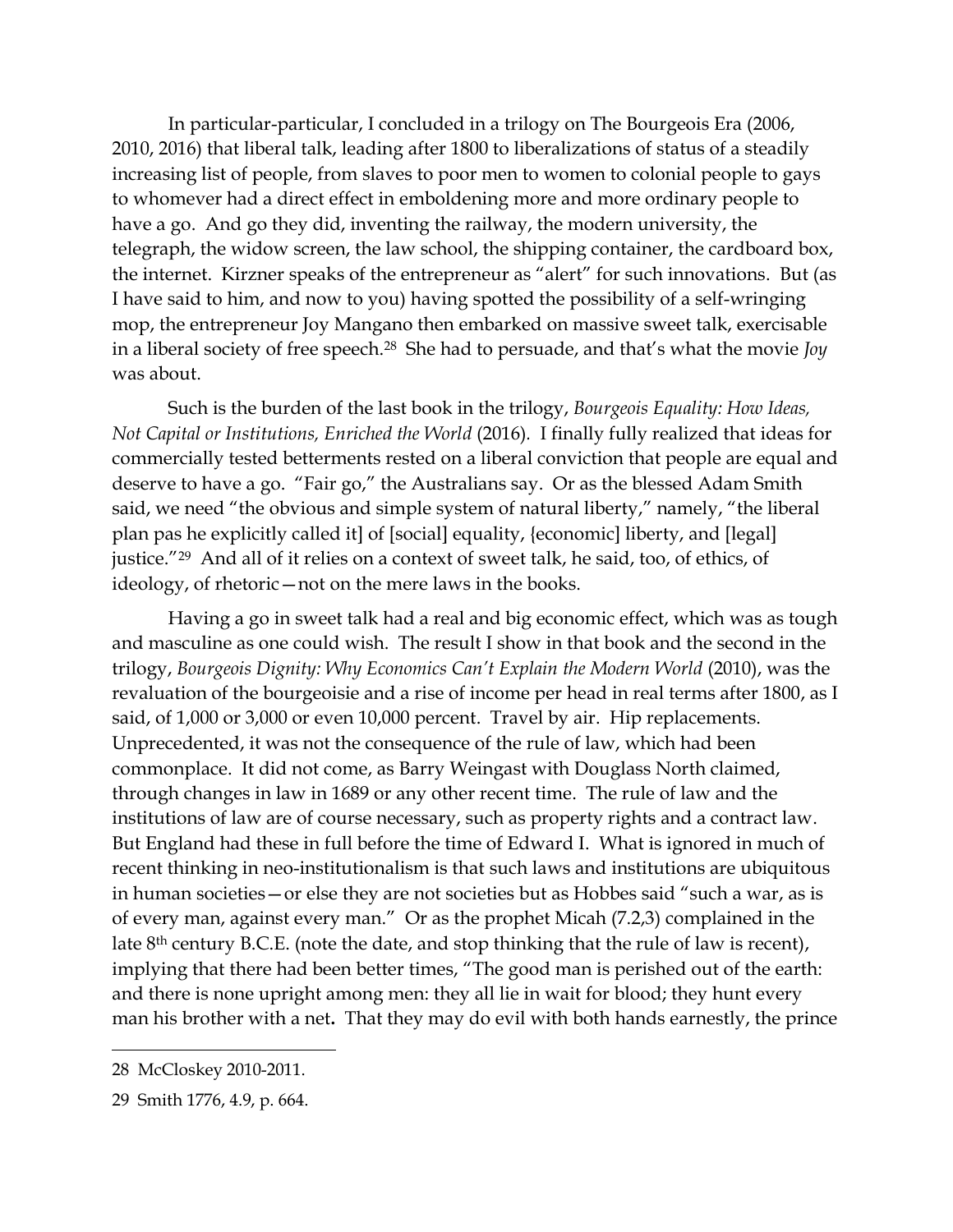asketh and the judge asketh for a reward."Every ordered community since Moses or Solon or Sargon the Great or the First Emperor of China has enforced property rights and prevented people from hunting their brothers with nets.

What then did change? Why after 1600 did the Dutch and after 1700 the English and after 1750 the Scots and after 1800 the Americans and the rest then well and truly have a go, with commence innovating at rates that yielded 3,000 percent?

What changed was the coming of our beloved liberal idea, that all men are created equal (not women; nor my slaves at for the nonce at Monticello). The English Leveller Richard Rumbold articulated the principle in 1685 on the scaffold: "I am sure there was no man born marked of God above another; for none comes into the world with a saddle on his back, neither any booted and spurred to ride him."<sup>30</sup> The positive version was equally famously articulated in 1792 by Wilhelm von Humboldt: "The true end of The Person [*Mensch*, and implied: every man and woman] is the highest and most harmonious development of his powers to a complete and consistent whole. Liberty is the grand and indispensable condition which the possibility of such a development presupposes."<sup>31</sup>

It is the opposite of the various hierarchies of compulsion which, alas, we are remaking daily in the 80,000 pages of new compelled regulations issued each year in *The Federal Register*. As New York University's Richard Epstein, wrote in 2009, liberalism "can be neatly summarized in four words: aggression no, exchange yes."<sup>32</sup> As David Boaz puts it at the outset of *The Libertarian Mind,* "In a sense, there have always been but two political philosophies: liberty and power."<sup>33</sup> A book for Yale, in press, collecting essays of mine on the theme is called *Why Liberalism?* Why indeed. It is the old stuff of liberalism, as old as the 18th century in which it was invented. So original am I. Our friends on the left, by contrast, are not "liberals" but Rousseau-esque statists, devoted to pushing people around according to the general will and *The Federal Register*.

The scientific discovery I am putting before you, then, is the Hayekian theme on his best days that the idea of liberalism, the political philosophy of having an innocent go on a massive scale, summoning thereby human creative action in material and organizational betterments, carried out with sweet talk on all sides—not capital

<sup>30</sup> Rumbold 1685. It is irritating that Jefferson a few days before his death—at which unlike Washington he did *not* liberate his slaves—used without attribution Rumbold's metaphor of the saddle and rider.

<sup>31</sup> The first sentence of chapter 2 of *The Spheres and Duties of Government* (published only in 1851, after his death, because of its liberal content, and swiftly then translated into English).

<sup>32</sup> Epstein 2009, pp. xii–xiii.

<sup>33</sup> Boaz 2015, p. 1.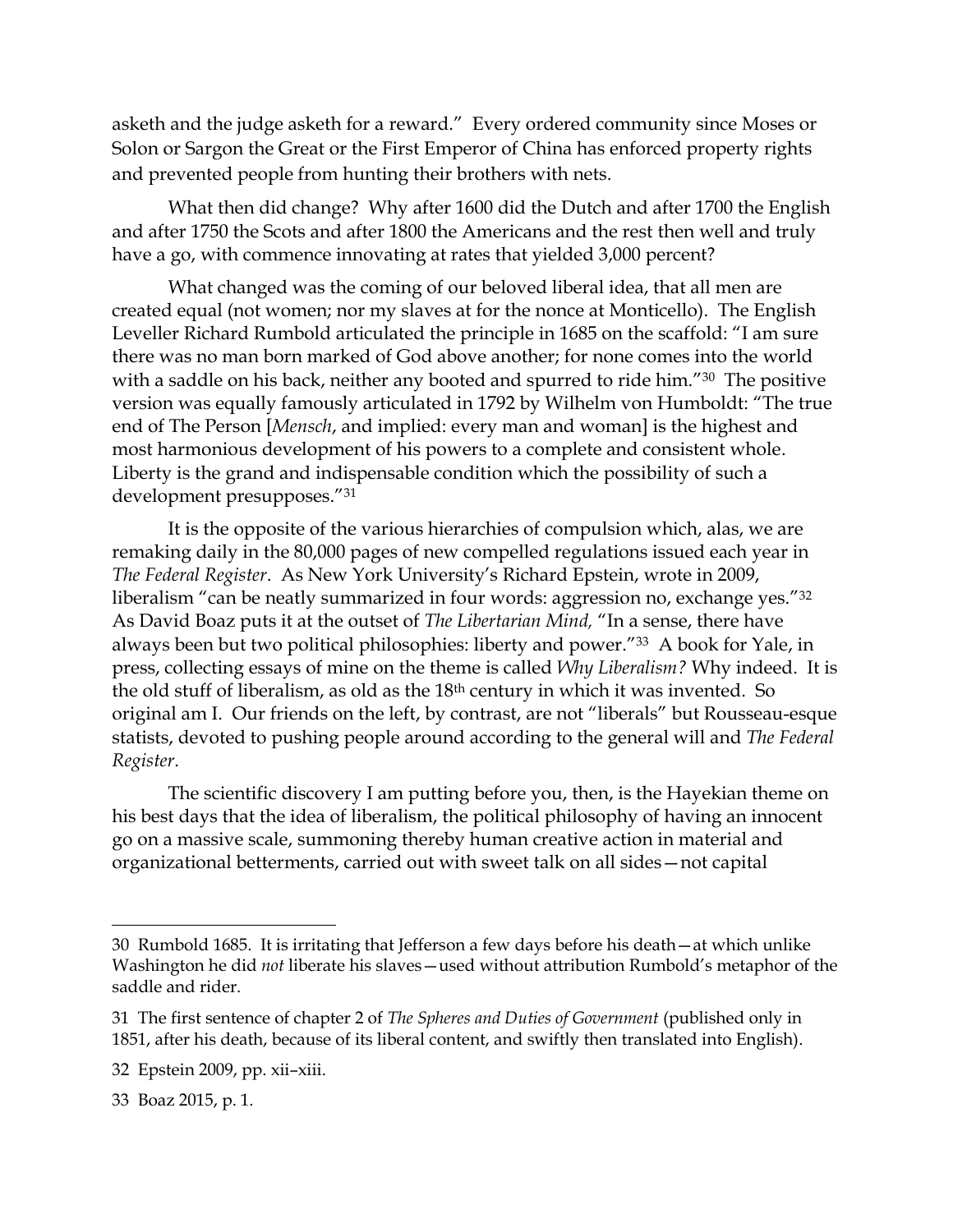accumulation or any notable change in the institutions of property or contract enriched the world.

It's one more reason to care about free speech, the speech that runs the economy every day and gives us real conversation and real discovery.

## References

- Antioch, Gerry. 2013. "Persuasion is Now 30 Per Cent of US GDP: Revising McCloskey and Klamer after a Quarter of a Century." *Economic Roundup*. Australian Treasury. April (vol. 1). At ideas.repec.org/a/tsy/journl/journl\_tsy\_er\_2013\_1\_1.html
- Austin, John L. 1955/1962. *How to Do Things with Words. The William James Lectures delivered at Harvard University in 1955. J*. O. Urmson and Marina Sbisà*,* eds. Oxford: Clarendon Press.
- Boaz, David. *The Libertarian Mind*. New York: Simon & Schuster, 2015.
- Burke, Kenneth. 1950. *The Rhetoric of Motives*. Berkeley: University of California Press.
- Cowen, Tyler. 2003. "Entrepreneurship, Austrian Economics, and the Quarrel Between Philosophy and Poetry." *Review of Austrian Economics* 16: 5-23.
- Epstein, Richard A. 2009. Foreword to *Law, Liberty and the Competitive Market*, by Bruno Leoni. Edited by Carlo Lottieri. New Brunswick, NJ: Transaction.
- Ginsburg, Debra. 2000. *Waiting: The True Confessions of a Waitress.* New York: HarperCollins.
- Habermas, J. 1984 [1987]. *The Theory of Communicative Action (*vols*. 1-2)*. T. McCarthy, trans. Boston: Beacon Press. (Original in German, 1981).
- Hobbes, Thomas. 1651. *Leviathan.* Everyman Edition. London: J. M. Dent and New York: E. P. Dutton, 1914.
- Ingram, Paul, and Peter Roberts. 2000. "Friendship Among Competitors in the Sydney Hotel Industry." *American Journal of Sociology* 16 (Sept): 387-423.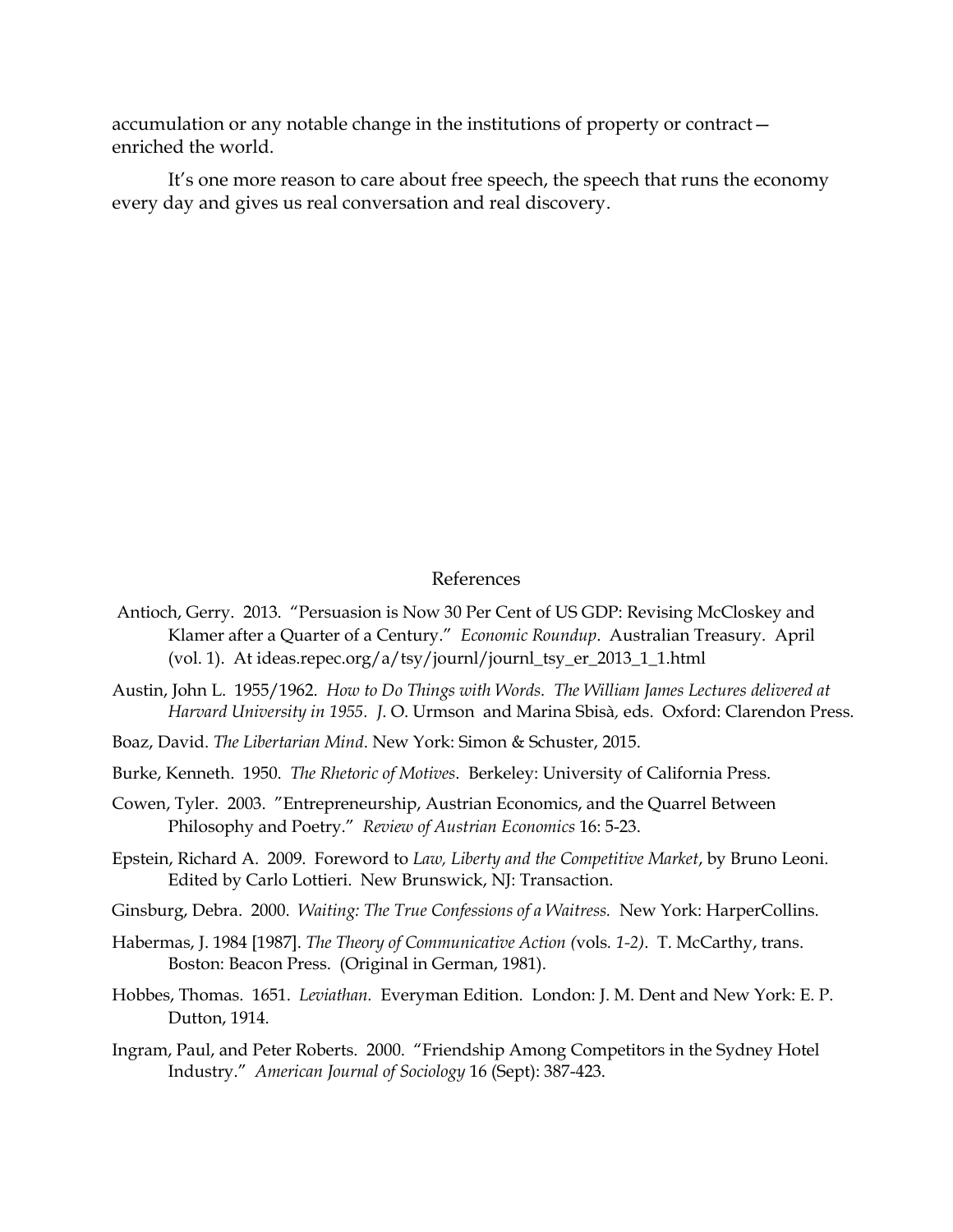- Kirzner, Israel M. 1979. *Perception, Opportunity and Profit: Studies in the Theory of Entrepreneurship*. Chicago: University of Chicago Press.
- Klamer, Arjo and Deirdre Nansen McCloskey. 1995. "One Quarter of GDP Is Persuasion." *American Economic Review* 85 (2, May): 191–195.
- Lodge, David. 1988. *Nice Work*. Harmondsworth: Penguin, 1990.
- MacIntyre, Alasdair. 1981. *After Virtue: A Study in Moral Theory*. Notre Dame: University of Notre Dame Press.
- Origo, I. 1957 (1986). *The Merchant of Prato: Francesco di Marco Datini, 1335-1410*. Boston: Nonpareil.
- McCloskey, Deirdre Nansen. 2006. *The Bourgeois Virtues: Ethics for an Age of Commerce.*  Chicago: University of Chicago Press.
- McCloskey, Deirdre Nansen 2010. *Bourgeois Dignity: Why Economics Can't Explain the Modern World*. Chicago: University of Chicago Press.
- McCloskey, Deirdre Nansen. 2010-2011. "A Kirznerian Economic History of the Modern World." Pp. 46-64 in Warren Brice Palmer, ed. *The Annual Proceedings of the Wealth and Welbeing of the World,* Vol III. *Entrepreneurship and the Market Process.* Beloit College: Upton Forum, 2010-2011. At <https://www.beloit.edu/upton/assets/Entire.book.pdf>
- McCloskey, Deirdre Nansen. 2016. *Bourgeois Equality: How Ideas, Not Capital or Institutions, Enrich the World.* Chicago: University of Chicago Press.
- McCloskey, Deirdre Nansen. 2017. "Neo-Institutionalism is Not Yet a Scientific Success." *Scandinavian Economic History Review*, issue 2.
- Millermaier, Sarah. 2007. "If the Bourgeoisie are So Virtuous, Why Don't English Professors Think So? Anti-linguistic 'Virtue' in an Age of Corporate Ethics." Unpublished paper for Communications 594, The Economy and Language, spring. Department of Communication, University of Illinois at Chicago.
- Mueller, John. 1999. *Capitalism, Socialism, and Ralph's Pretty God Grocery*. Princeton: Princeton University Press.
- North, Douglass C. 1990. *Institutional Change and Economic Performance*. Cambridge: Cambridge University Press.
- North, Douglass C. 1991. "Institutions." *Journal of Economic Perspectives* 5:1 (Winter): 97–112.
- Packard, Vance. 1957. *The Hidden Persuaders.* New York: Random House.
- Pink, Daniel. 2012. *To Sell is Human: The Surprising Truth About Moving Others.* New York: Riverhead Books (Penguin).
- Rawls, John. 1971. *A Theory of Justice*. Cambridge, Mass.: Harvard University Press.
- Reddy, M. J. 1979. "The Conduit Metaphor: A Case of Frame Conflict in Our Language about Language." Pp. 284-324 in A. Ortony, ed. *Metaphor and Thought*. Cambridge: Cambridge University Press.